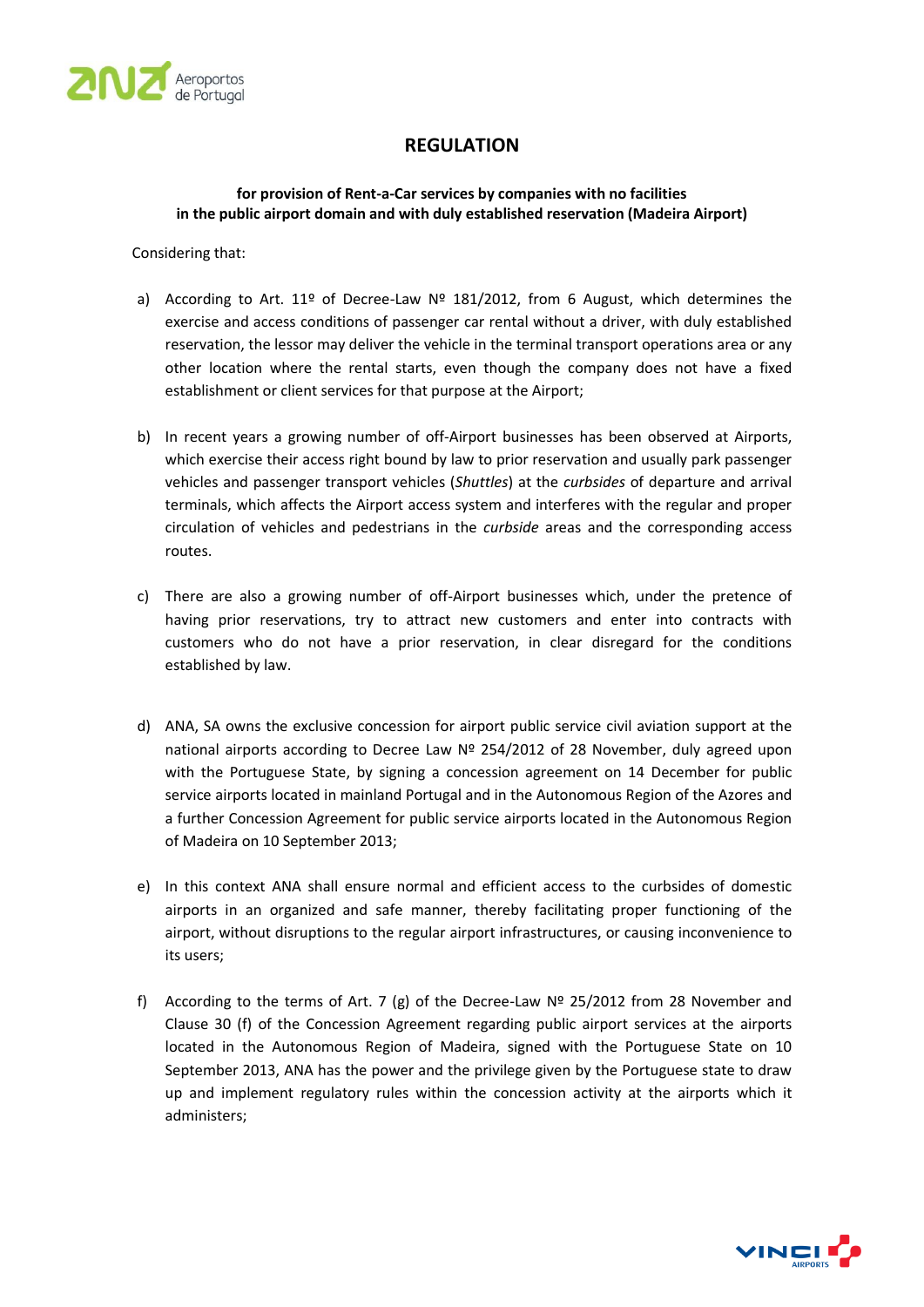

- g) Therefore it is essential to regulate the regime of occupation and use of the public domain at the airports administered by ANA, S.A for all entities which are legally operating car rental activities but do not have a fixed establishment for that purpose within the airport perimeter;
- h) This regulation allows ANA, SA to provide public airport service in support of civil aviation under appropriate conditions, ensuring public interests and also allows rental car companies with no fixed establishment at the Airports to provide quality service to their customers, without disruptions resulting from operational restrictions.

On the basis of the considerations above and according to the terms of Art. 7 (g) of Decree law  $N^{\circ}$ 254/2012 of 28 November and of Clause 30 (f) of the Concession Agreement regarding public airport services at the airports located in the Autonomous Region of Madeira, signed with the Portuguese State on 10 September 2013, ANA, SA approved this regulation which is governed by the following articles:

#### **Article 1º**

### **Objective**

This Regulation establishes and defines the conditions required for access and continuance within the airport perimeter of Madeira Airport, administered by ANA, SA for the exercise of the driverless car rental business, by individual or collective persons who do not have fixed establishments or facilities at the Airport.

### **Article 2**

### **Definitions for providing services permitted at the Airport**

Within the terms of this regulation and unless the context suggests otherwise, the definitions in bold mentioned below shall have the following meaning;

- a) **Airport:** Madeira Airport administered by ANA, SA, under the Concession Agreement signed with the Portuguese State on 10 September 2013;
- b) **Entities:** any natural or legal persons entitled to exercise a Rent-a -Car business and who are established within national territory, but who have no fixed establishments or facilities at the airport;
- c) **Rent-a-Car:** the activity of renting passenger vehicles without a driver, according to the Decree-Law Nº 181/2012 of 6 August;
- d) **Prior Reservation:** Duly established reservation for Rent-a-Car service according to Article 11, paragraph 4 of the Decree-Law Nº. 181/2012 of 6 August.
- e) **Shuttle:** a kind of private collective transport used to transport customers, which serves the business of Entities, but which is not intended for rental.

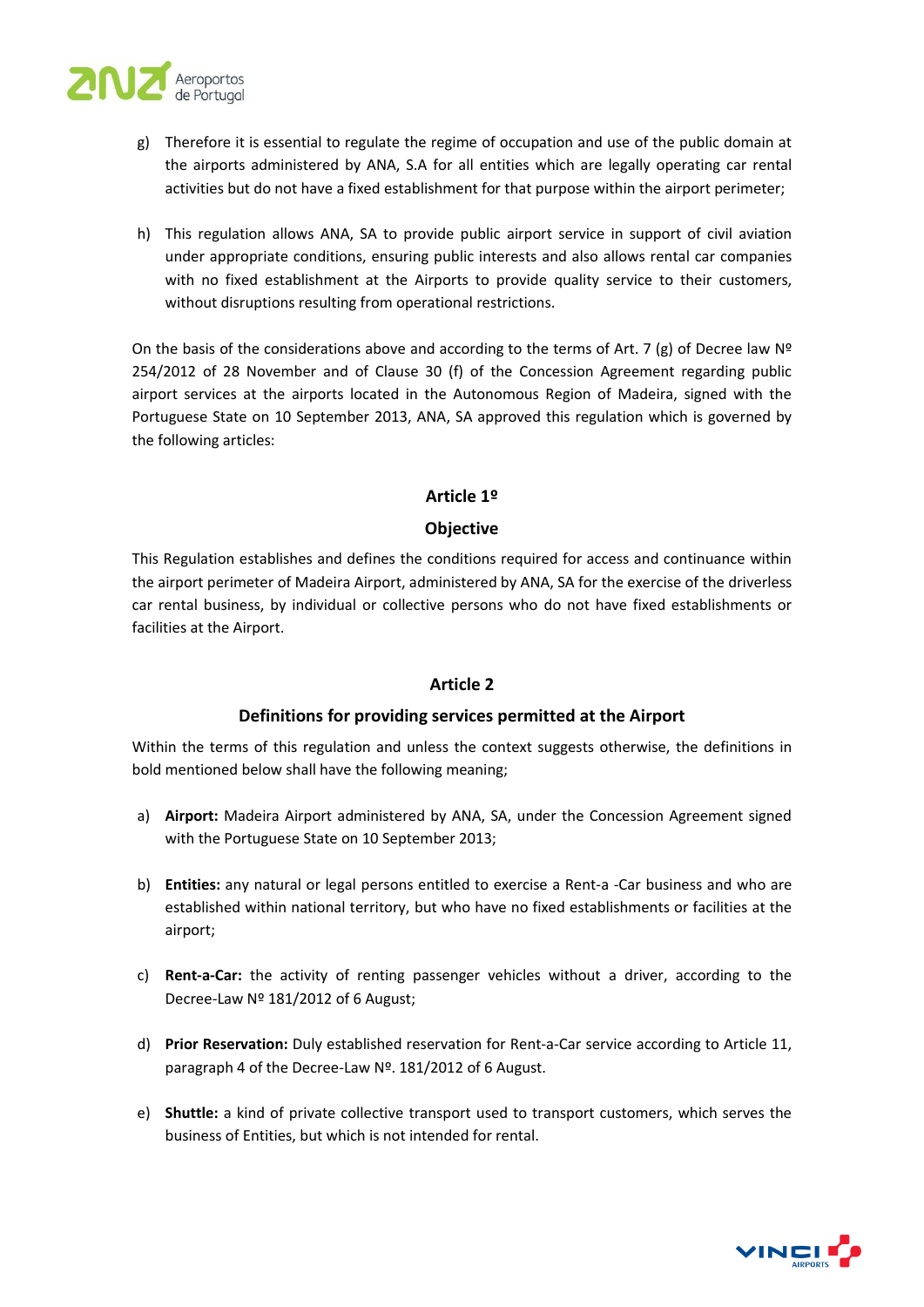

### **Article 3**

## **Conditions for providing permitted services at the Airport**

- 1. At the airport, access for Entities to the relevant airport perimeter is allowed, in order to exercise their right of access which is legally bound to an existing Prior Reservation.
- 2. For the purposes of the preceding paragraph, exercise of the right of access connected with an existing Prior Reservation by the Entities includes the delivery of passenger vehicles without a driver to the customers who have made Prior Reservations, as well as Shuttles picking up customers holding Prior Reservations.
- 3. The return of vehicles by customers of the Entities at the airport is only permitted in Car Park 6; the return of vehicles elsewhere may be subject to removal and the Entity will be held responsible for all costs and charges.
- 4. Access to the Airport perimeter by Entities which deliver vehicles to customers with Prior Reservation is carried out through ticketing at the barrier at the entry to the places defined in the plans of Appendix I, or the use of a specific flat-rate card to be issued by ANA, SA and is subject to payment of a fee referred to in Art. 5 and Appendix II – Tariffs.
- 5. Access to the Airport perimeter by Entities for the collection of customers with Prior Reservations with Shuttles is carried out through the use of a specific Flat-rate card to be issued by ANA, SA and is subject to payment of a fee referred to in Art. 5 and Appendix II – Tariffs.
- 6. The exercise of the right of access connected with the existence of Prior Reservations according to the preceding paragraphs is subject to the following operational and functional conditions:
	- a) The Entity intending to promote vehicle delivery and/or pick-up service for customers at the airport by using a flat-rate card must make the request for card issuing in writing and also fill in and send the respective scanned "Parking flat-rate Form for Car Park 6"(see Appendix III ) to ANA, SA , accompanied by the scan of the registration certificate of the vehicle/Shuttle to which it refers, in advance and within no less than 72 hours and by using the following contact (or in person at the pick-up points for cards as shown below):
		- [parques@](mailto:Analisboa@empark.pt)ana.pt

The subsequent collection of the flat-rate card must be carried out at the machines in the ANA, SA car park, located in the airport, on level 0;

b) The Entity shall deliver/return the vehicle or Shuttle exclusively in the locations which are properly identified for this purpose in Appendix I-Plans (identified as"Car Park 6"), and when this is not the case and non-compliance occurs, sanctions for failure shall be imposed under the terms of this Regulation;

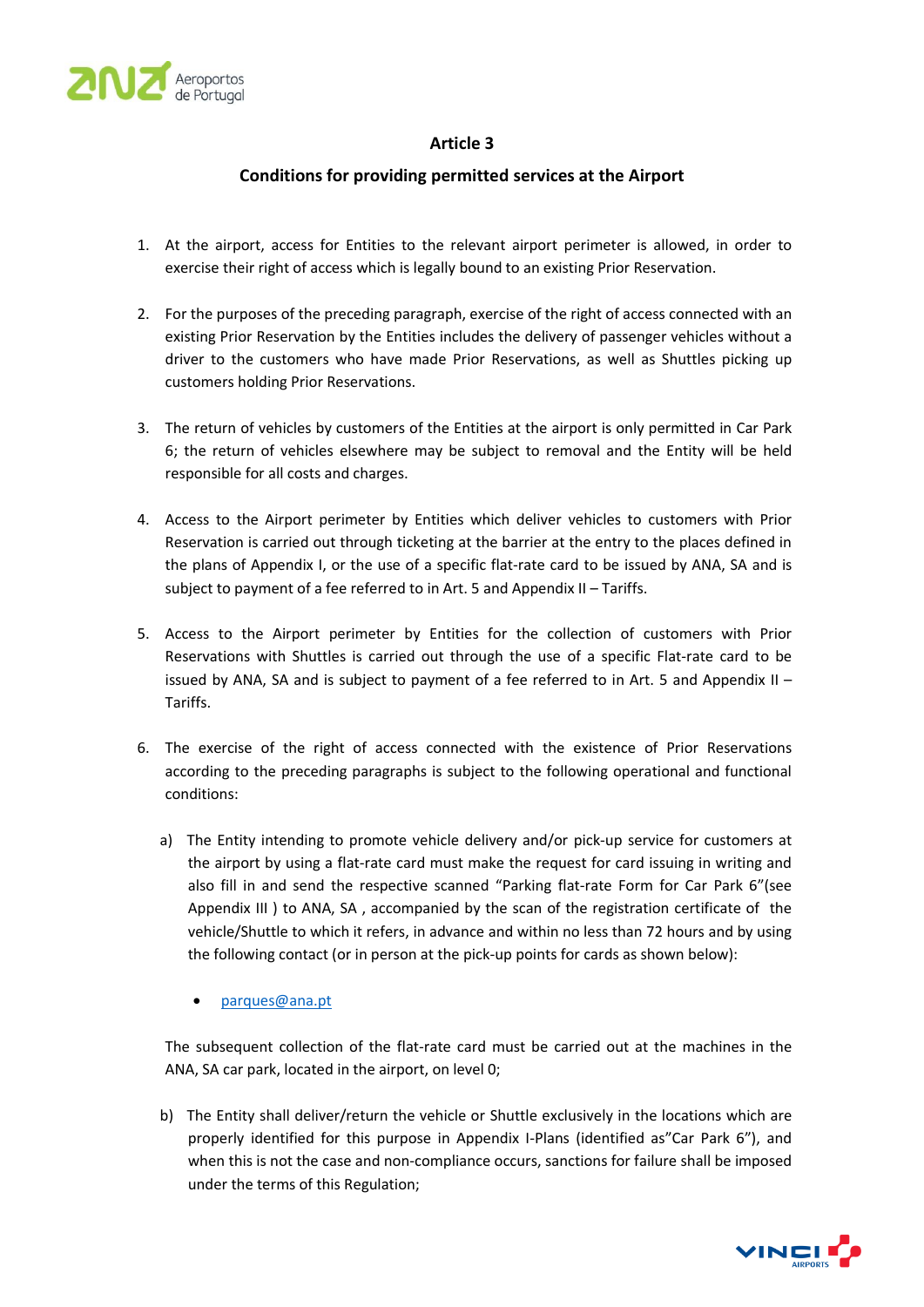

- c) The flat-rate regarding the exercise of a Rent-a-Car business is valid for a fixed period, renewable for the same period and refers to a certain registration; an alteration is only possible for a special reason (proven) and with authorization from ANA, SA who in turn may not withhold this authorization without a good reason. If ANA, SA does not reply to a request for authorization of alteration of a registration plate, this alteration is considered to be accepted after a maximum period of 3 days;
- d) The Entity intending to promote the rental car pick-up and/or drop-off at the airport by ticketing at the locations listed in Appendix I – Plans, shall pay the charge corresponding to a maximum continuance of 45 minutes. When that fraction of time has elapsed, there will be an additional charge for each period of 15 minutes, according to Art. 5 and Appendix II – Tariffs. The amounts charged must be partially paid with the first exit movement of the vehicle and the remaining with the second movement of that sort, both corresponding to the same driverless rental agreement;
- e) In case of ticket loss or misplacement the terms of the "Regulation of operating and using car parks, pick-up and drop-off locations for ANA, SA airport users" shall apply.
- 7. The Entities are responsible for any damage caused to airport facilities or third parties, under the terms of the right of access to the airport, which is the object of this regulation, for intent or gross negligence of their staff or the staff of third parties for whom they are responsible.

#### **Article 4**

### **Monitoring and supervision by ANA, SA**

- 1. ANA, SA has, according to the terms of this Regulation, the right to monitor or supervise, directly or by using hired personnel for this purpose, all access of Entities to the Airport perimeter in order to deliver passenger vehicles without drivers to customers with Prior Reservations.
- 2. ANA, SA may, directly or through hiring Entities for that purpose, carry out data collection, namely by sampling, including the use of technological resources.
- 3. In the exercise of its monitoring and supervising powers, in compliance with this Regulation, ANA SA must not interfere with any personal contact between the Entities and their customers who have Prior Reservations.

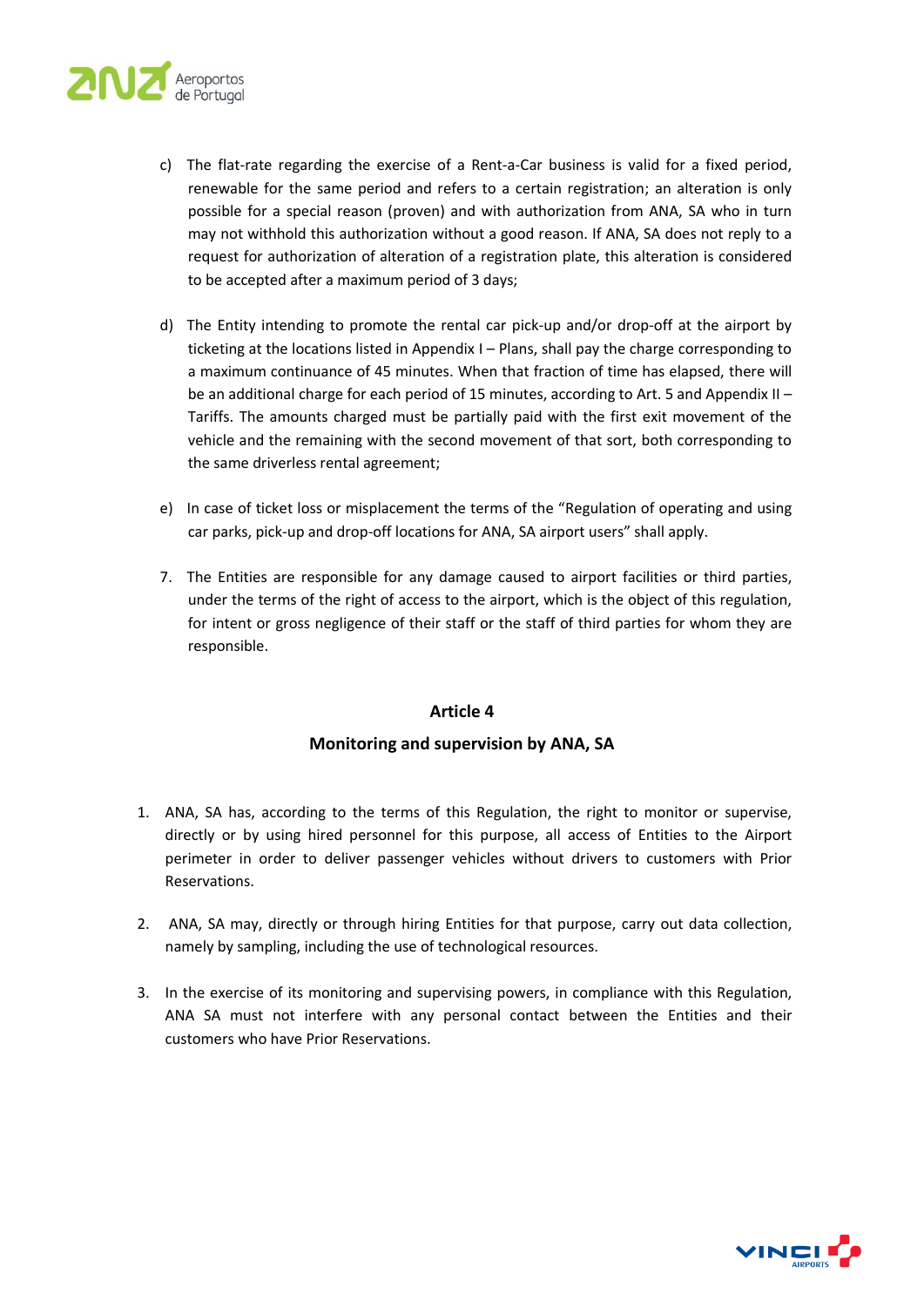

### **Article 5**

#### **Charges**

- 1. Access to the airport perimeter by Entities delivering driverless vehicles to customers with Prior Reservations and/or Shuttles picking up customers with Prior Reservations obliges them to pay ANA, SA the operating charge referred to in Art.39 paragraph 1 (b) of the Decree-Law254/2012 of 28 November.
- 2. The amounts of the operating charge are determined in Appendix II Tariffs of this Regulation and may be updated by ANA, SA, but during the first three years any update shall be limited by the evolution of the CPI (Consumer Price Index) in the Autonomous Region of Madeira, excluding housing, published by the National Statistics Institute until 31 December of the year preceding the year in question.
- 3. The Operating charge referred to in the preceding paragraphs shall be paid at the manually operated or teller machines in the car parks, in cash or by bank card (only at automatic payment machine Nº1, on the ground floor of the Airport).
- 4. Payment of the amounts of the operating charge established in Art. 3 paragraph 6 (d) of this Regulation and (e) must be made at any manually operated or automatic payment machine, by reading the flat-rate card. If using a ticket, payment must be made before removing the vehicle from the car park.
- 5. Issue of the flat-rate card is subject to the payment of the amount referred to in Appendix II-Tariffs, as a service charge according to Art.37 of Decree-Law Nº 254/2012 of 28 November.

### **Article 6**

### **Activities and services not permitted at the Airport**

- 1. The following activities by the Entities are expressly prohibited at the Airport:
	- a) The exercise of any activity or service of Rent-a-Car business, such as customer acquisition, signing of new agreements without Prior Reservations, as well as delivering vehicles and picking-up customers, even with Prior Reservations, by any person who is not legally authorised to do so;
	- b) All forms of customer acquisition by Entities at the Airport and signing of agreements between Entities and customers without Prior Reservations, according to Art. 11 of Decree-Law Nº 181/2012 of 6 August, whilst the act of signing an agreement with a customer who already holds a Prior Reservation is not to be considered as entering into a new contract.
	- c) Vehicle delivery and/or picking up of customers, even with Prior Reservations, in any public car park at the airport or outside clearly identified locations for that purpose, as referred to in Appendix I - Maps, without being duly authorized by ANA,SA.

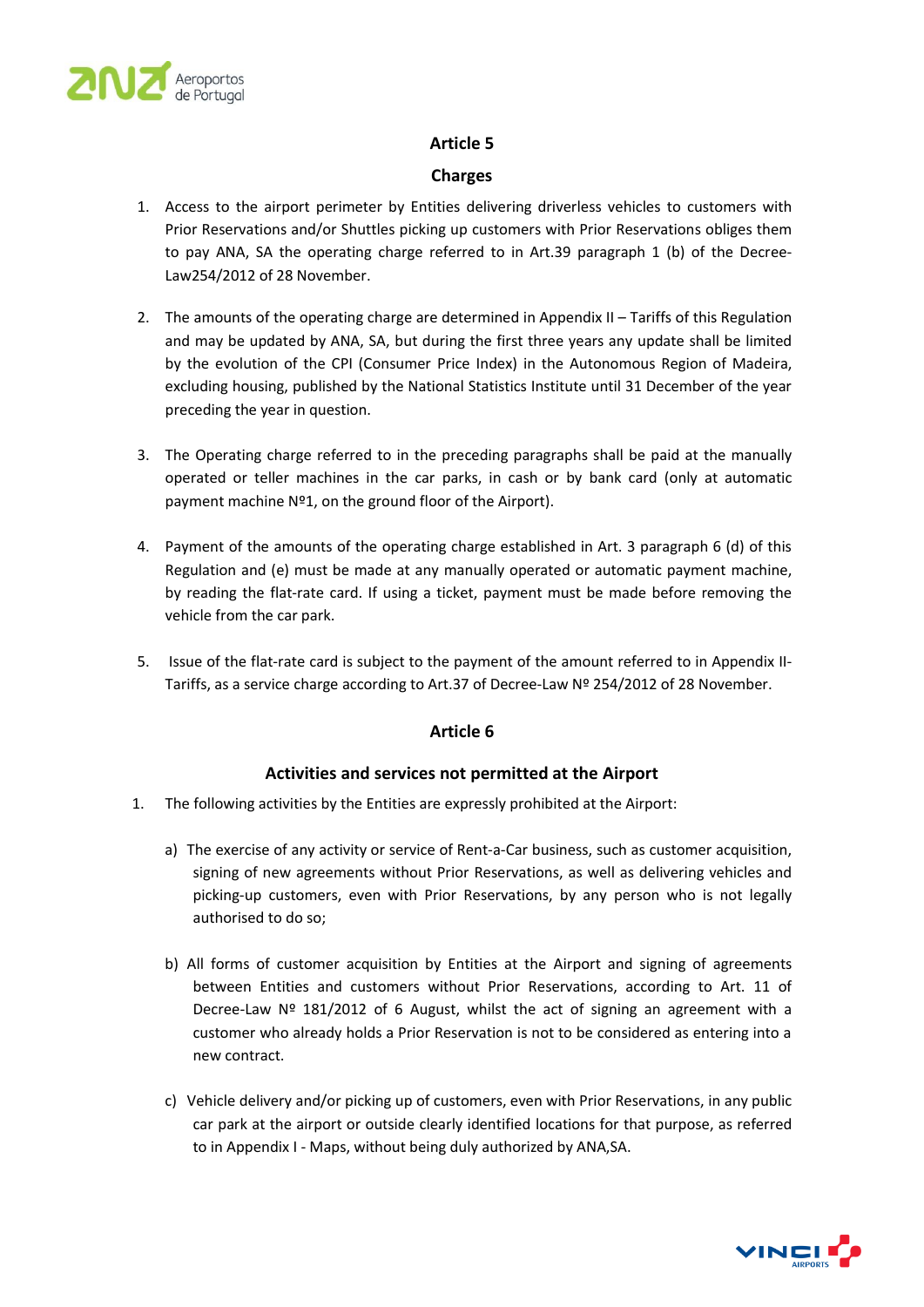

- d) Delivery of vehicles and/or picking up of customers at the Airport by acquisition of a ticket at the locations referred to in Appendix I - Maps, without entering and leaving with the vehicle;
- e) The Entities performing any activities other than the delivery of vehicles to customers with Prior Reservations and/or Shuttles picking up customers with Prior Reservations;
- f) The exercise of Rent-a car business by employees who are not duly identified in some way.
- g) The exercise of a Rent-a-car business, using vehicles or Shuttles which are not duly identified, by whatever means necessary;
- h) The use of third parties to defraud the terms of Rent-a-Car activity regulated by this Regulation or the use of illegal employment;
- i) Any entity using spaces within the Airport perimeter for any kind of advertising, either for the Entity itself or for third parties;
- j) The execution and disclosure of business proposals by any Entity outside the car park perimeter identified in Appendix I-Plans, as well as the distribution of flyers or other means of advertising;
- k) The refusal of the Entity to provide identification in breach of the obligations of this Regulation, when requested by workers or employees employed by ANA, SA or by security forces present at the Airport.
- l) The establishment or use of identifying materials of the Entities as a form of advertising the services they provide;
- m) The circulation and stoppage of Shuttles outside locations which are duly identified for that purpose;
- n) The Shuttle transport of customers to the locations mentioned in the preceding paragraph.
- 2. For the purposes of this Regulation, ANA, SA may use all available means to identify noncompliance by the Entity, including CCTV and other means installed at the Airport.
- 3. Whenever requested by ANA, SA or personnel employed expressly for this purpose, the Entities, their employees and assigned staff must prove that there is a Prior Reservation, within the terms of Art. 11 of Decree-Law 181/2012 of 6 August, always without interfering with personal contacts between the Entities and their customers with Prior Reservation.
- 4. The verification of any of the behaviour referred to in paragraph 1 of this Article gives ANA, SA the right to suspend or, unless it is a first infraction, to prevent access to clearly identified

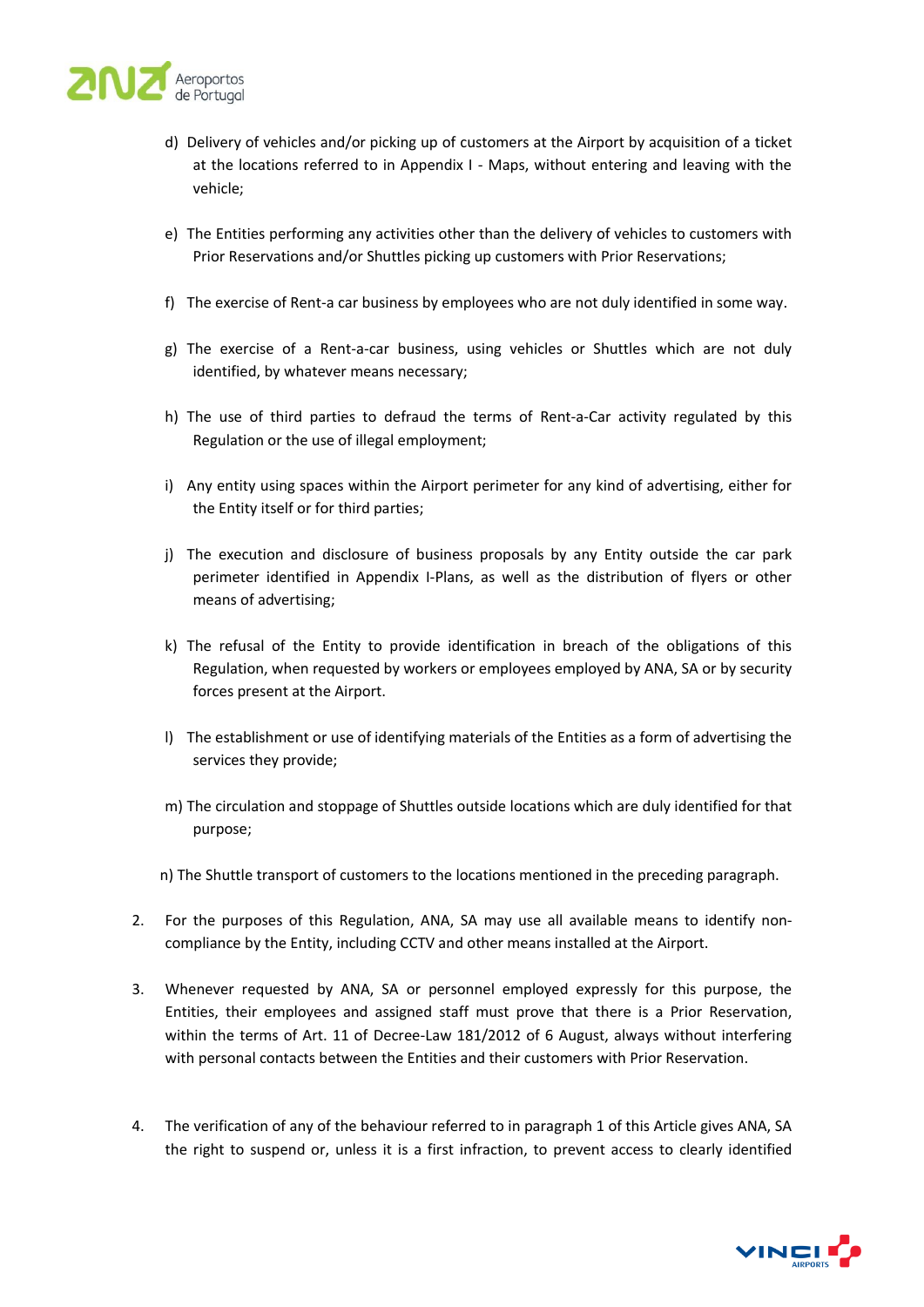

locations – Appendix I, Maps – in order to carry out the Rent-a-Car business, by means of an administrative procedure established for this purpose, which safeguards the right to defence.

# **Article 7**

## **Coming into Effect**

This Regulation shall come into effect on the date of its publication in the Official Gazette Diário da República.

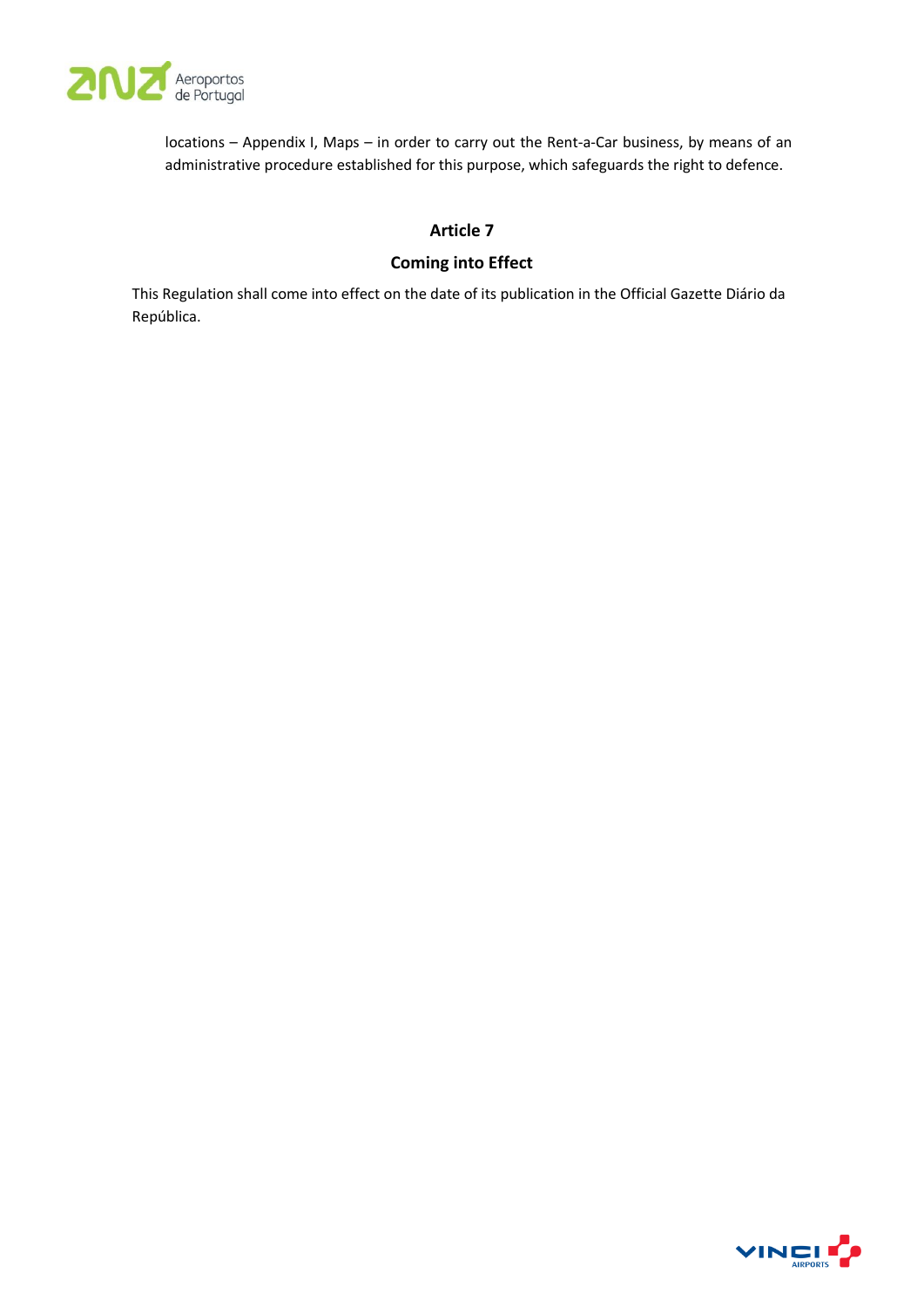

**APPENDIX I – MAPS**

**Madeira Airport**



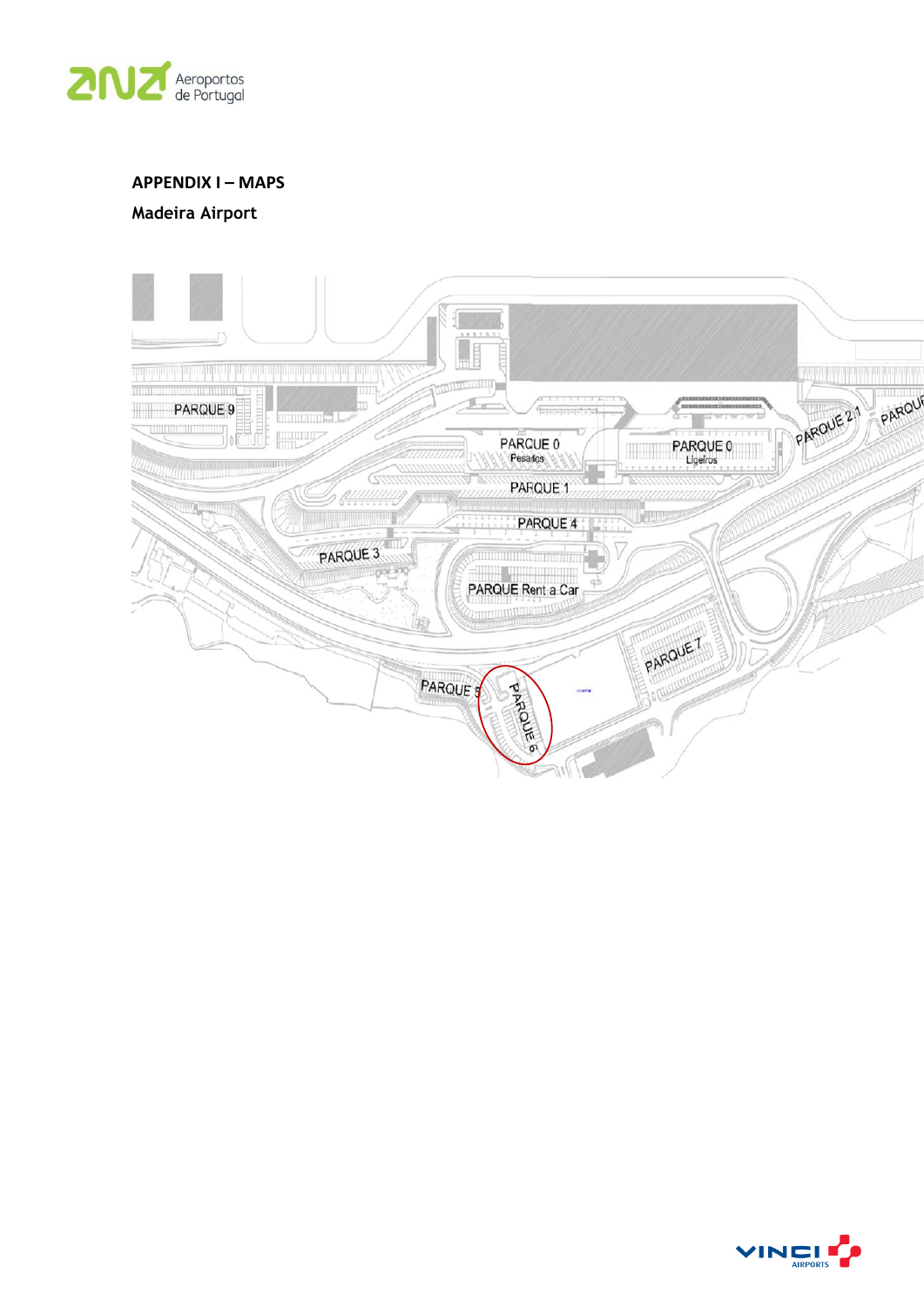

### **APPENDIX II - TARIFFS**

| <b>MADEIRA AIRPORT</b>                                   | Type of vehicle      |                 |
|----------------------------------------------------------|----------------------|-----------------|
| Flat-rate by Plate Number (VAT included)                 | <b>Vehicles</b>      | <b>Shuttles</b> |
| <b>Monthly Flat-rate</b>                                 | 34.00 €              |                 |
| <b>Quartely Flat-rate</b>                                | 102.00€              |                 |
| Semi-Annual Flat-rate                                    | 204.00€              |                 |
| <b>Annual Flat-rate</b>                                  | 408.00 €             | 16,500.00 €     |
| Every 15 min. after the first 45 min. (24:00 - 18:00) ** | 1.00€                | 1.50€           |
| Every 15 min. after the first 45 min. (18:00 - 24:00) ** | $0.30 \epsilon$      | 1.50€           |
| Cost of issuing Flat-rate card                           | 12.50€               | 12.50€          |
| Tariff per visitor using a ticket (VAT included)         | <b>Vehicles</b>      |                 |
| $0-45$ min.                                              | 9.00 $\varepsilon$ * |                 |
| Every 15 min. after the first 45 min. (24:00 - 18:00) ** | 1.00€                |                 |
| Every 15 min. after the first 45 min. 18:00 - 24:00) **  | 0.30€                |                 |

\*This amount is divided in two payments of 4.50€ (one upon delivery of the vehicle to the customer and the other when it is returned).

\*\* ANA may change these times upon conclusion that it may affect the operation of the park in question.

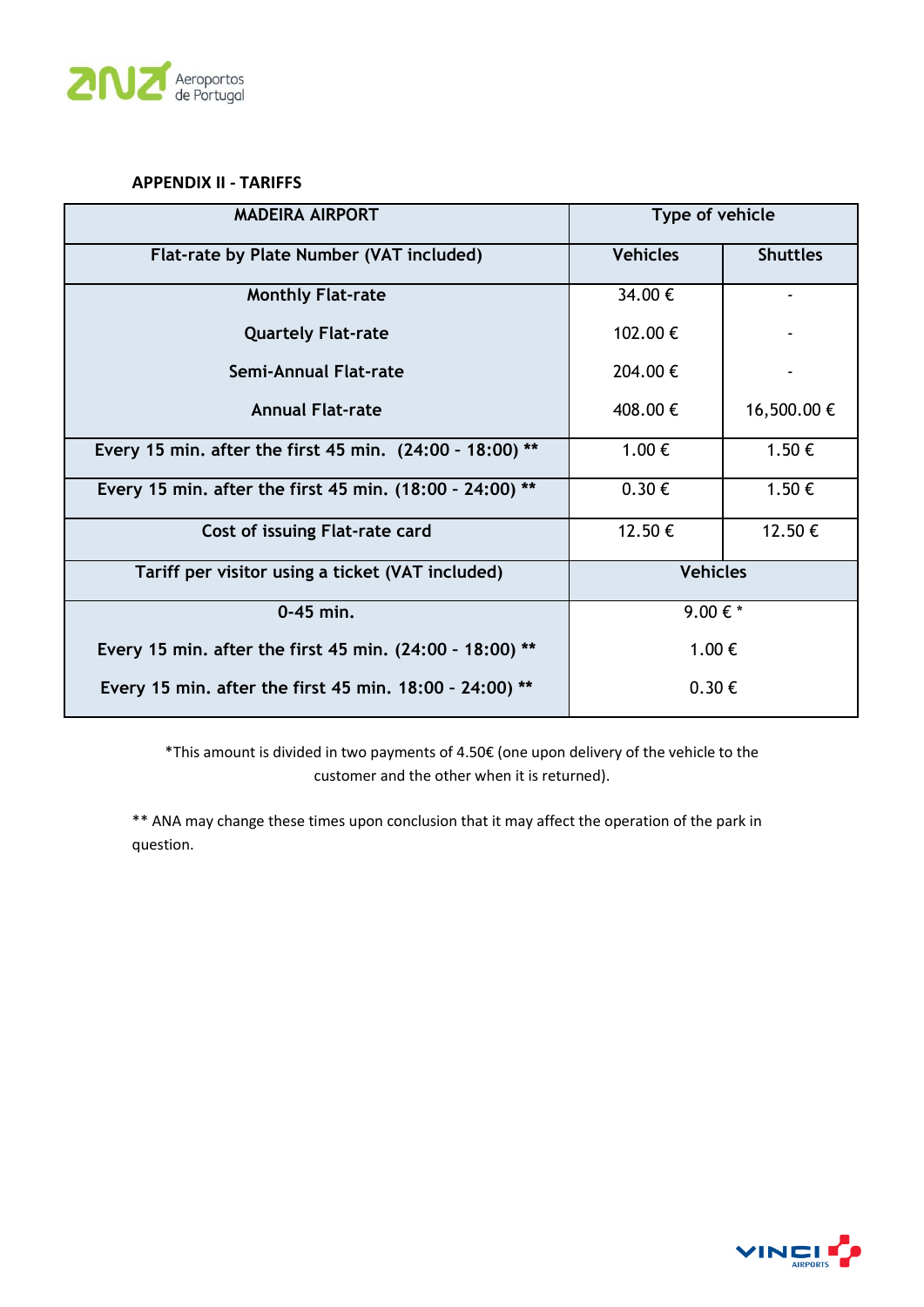